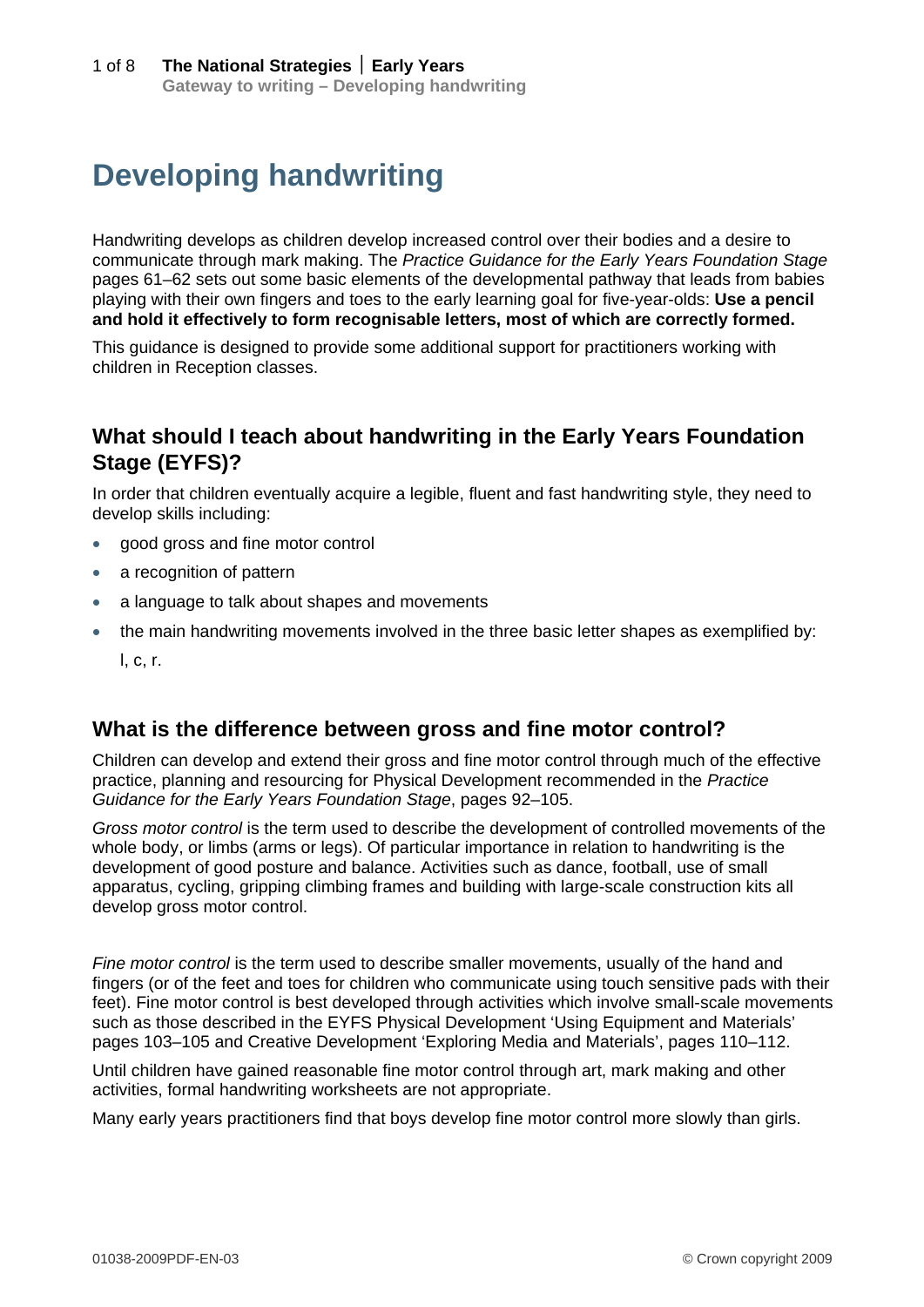## **Ideas for developing gross motor control**

- Consolidate the vocabulary of movement by talking about the movements children make, such as going round and round, making curves, springing up and sliding down, making long, slow movements or quick, jumpy movements.
- Show children how to make large movements in the air with their arms, hands and shoulders. For example, fix ribbons on to the end of sticks for the children to swirl in the air. Encourage the use of both sides of the body.
- Let the children make different body shapes/actions in response to music to help them to remember the shapes.

#### **Developing letter shapes using gross motor movements**

- **Encourage children to skywrite with both hands.**
- Ask another adult or a confident child to model the movement with her/his back to the rest of the children. Stand behind the children to check they are all following the movement correctly.
- Let children make patterns in the air or on each other's backs.
- Make a letter shape in the damp sand tray. Invite each child in the group to trace over the shape, going a little deeper each time. The object is to get down to the base of the sand tray without the sides falling in.
- Reinforce the vocabulary of movement, for example *the curly caterpillar*, *the long ladder* and *the one-armed robot*. Talk about the movements as you make them, using a 'patter', for example for the one-armed robot: '*Start at his head and go down to his feet. Bounce back up and go over for his arm*.' While this is helpful in the early stages, it is purely to help to establish the movement. Reinforce a letter movement by asking the children to write the letter with their eyes closed.

## **What kinds of letter patterns should I teach?**

When you introduce patterns for writing to children, it is useful to focus on features which keep recurring in letter formation, for example:

- focus on patterns which build on the three basic letter shapes:
	- l, for example *the long ladder*
	- c, for example *the curly caterpillar*
	- r, for example *the one-armed robot*
- include patterns that move across the body, from left to right
- use pattern-making for different purposes.

Sometimes, allow children to produce the pattern across the entire line. This encourages fluency of movement and helps to emphasise the right to left direction of our writing system.

At other times, it may be useful to restrict the number of repetitions to four or five so that the child learns a little about the need to leave spaces between words.

- $\bullet$  keep talking about the movements you make in the patterns
- let the children invent 'sounds' to make as they draw their patterns, for example a bouncing sound as they bounce up from the one-armed robot's feet, a buzzing sound as you draw anticlockwise spirals, a **shsh** sound as you make wave patterns, etc.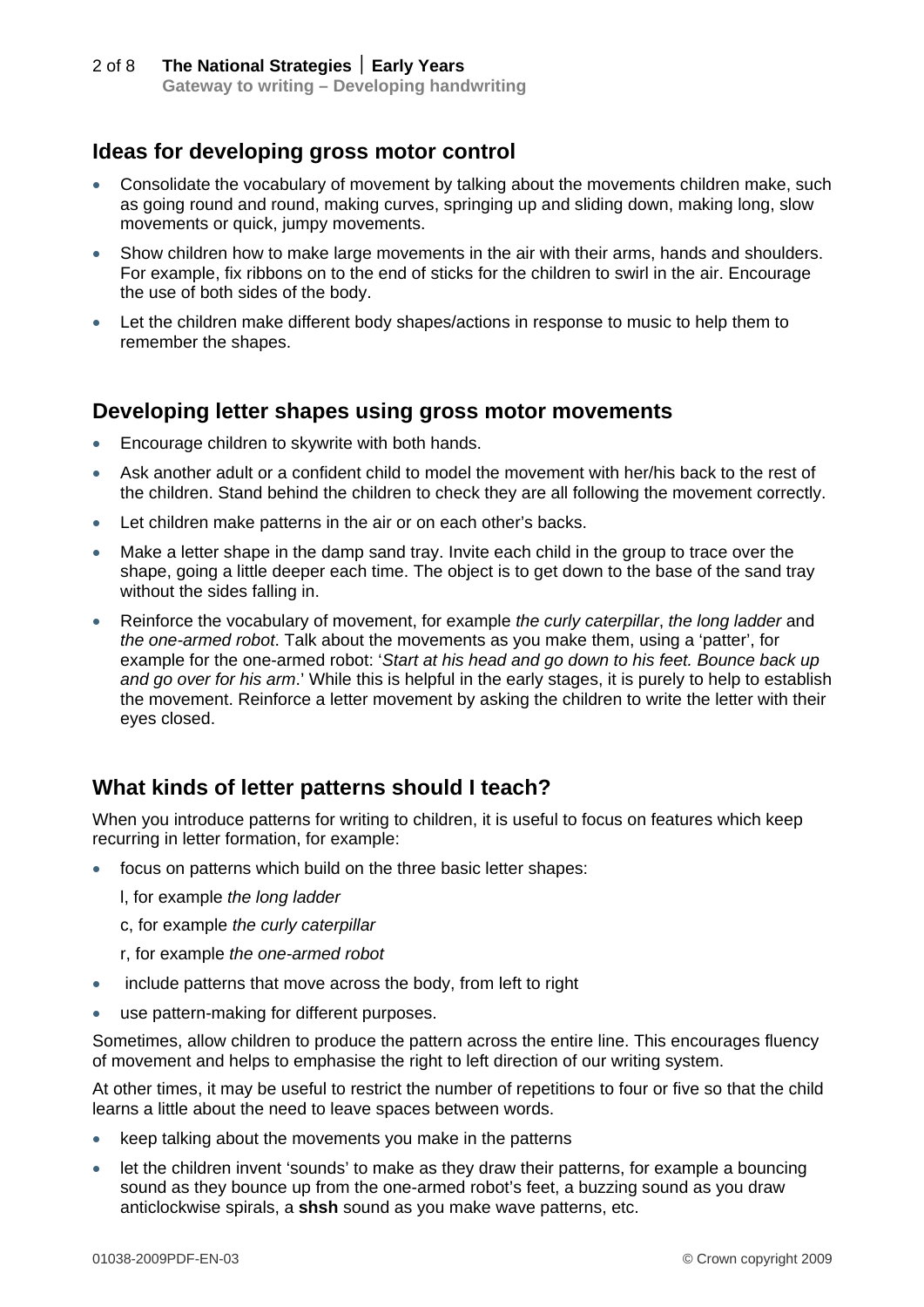some children find drawing patterns in time to music helpful. Arches can be formed to slow, relaxed music and the tempo can be changed to a marching rhythm and children encouraged to produce angled movements.

## **Some ideas for developing fine motor control**

- Let the children make patterns using pegboards.
- Provide sewing and weaving activities.
- Involve the children in chopping and peeling in cooking activities.
- Provide woodworking tools pliers, screwdrivers, hammers.
- Use finger rhymes, counting fingers, playing with words and sounds, etc.
- Provide small construction toys.
- Structure sand and water play to include sieving, pouring, picking up toys using tools, etc.
- Develop the pincer movement: show the children how to use tweezers to pick up and sort sequins, small beads, etc., sprinkle coloured sand, glitter, salt, etc. on pictures.
- Provide the children with paints, finger paints, etc. for making big patterns on differently shaped paper, for example fish, balloons, kites. Talk about the patterns they make. Focus on developing the *curly caterpillar, long ladder* and *one-armed robot*.
- Encourage the children to strengthen their fingers by using clay, play dough, Plasticine, etc., for modelling. They can make letter shapes and patterns using the modelling media.
- Encourage dexterity by asking the children to cut out large letter shapes or patterns. They can use different coloured marker pens for tracing along inside the shapes. Emphasise that circles and curly caterpillars need to be traced from the top and anti-clockwise.
- Give the children thick paintbrushes and water to paint patterns on walls, fences, etc.

### **Children's names**

Children's names are a useful source of learning for both phonics and handwriting. However, some children who come to school already able to write their names may associate the wrong movement with certain letters (the common error is forming o and a using a clockwise movement). A sensitive approach is needed here, but when the child has learned the correct movement he or she will have acquired over a third of the alphabet! Close home–school links really pay off in this area, and a sheet of letters showing correct formation should always be available for parents.

## **Choice of paper**

As children begin to write letters, having practised the letter shapes through skywriting and other large-scale activities, provide them with a large piece of paper (turned landscape) with a single line.

Lined paper is important because so much about handwriting is to do with the letters' orientation to the line. Line guides are useful for older children.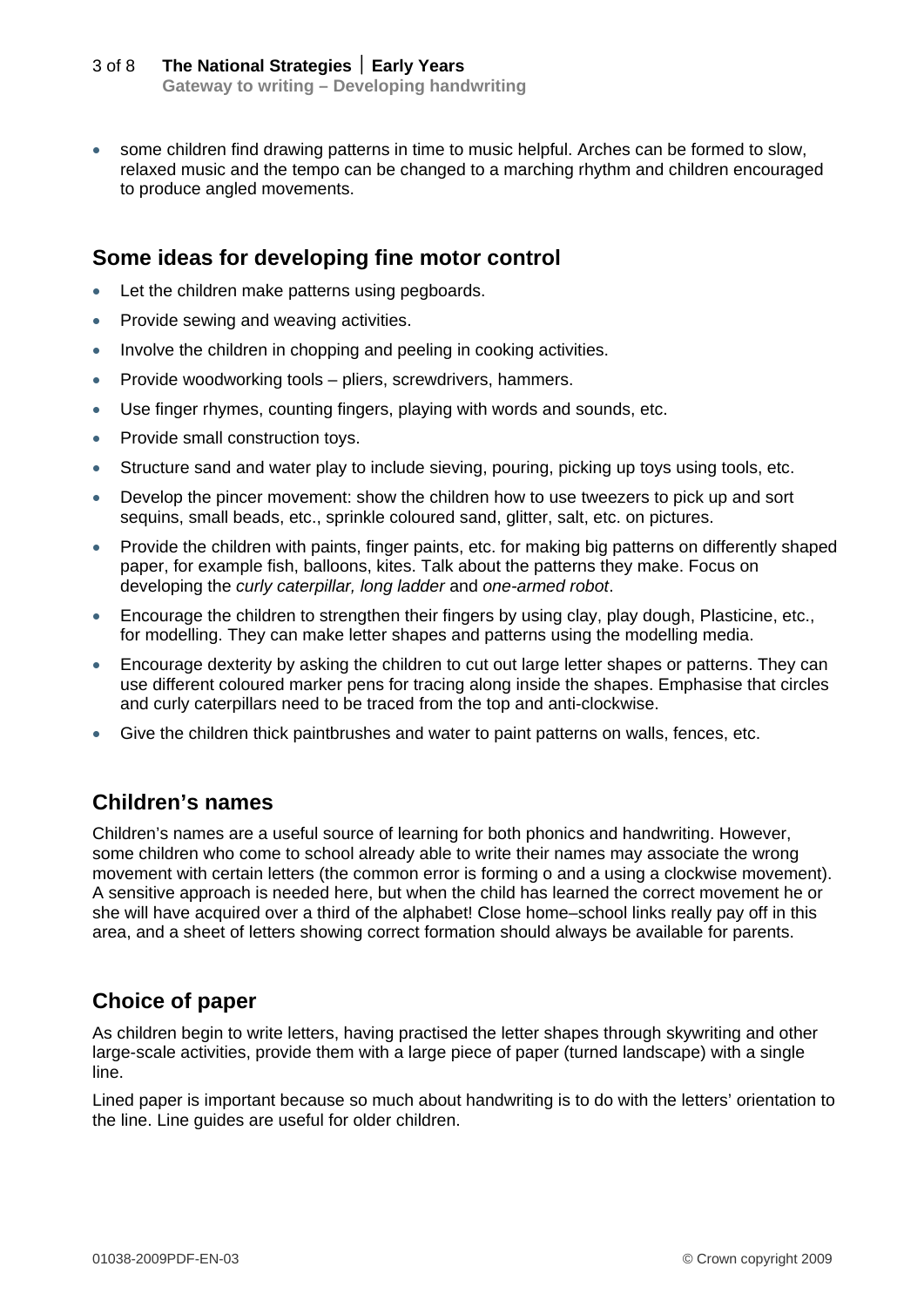# **When should I introduce handwriting?**

Skills for handwriting can be introduced from a very early stage. Some children with special educational needs (SEN) may require specific support or provision. It is important that an accurate assessment of needs is completed to ensure that the appropriate support and provision can be planned. It is also important that where appropriate, children with SEN are included in group handwriting practices and that the highest expectations are maintained. On occasions it might be necessary to consult local SEN advisory and support services for guidance on approaches and resources but largely, practitioners will find that these children are on the continuum of learning handwriting skills and will respond positively to good quality first teaching, reinforcement of skills and appropriate small steps targets. They will need skilled practitioner input. Most importantly teachers need to assess accurately where the child is, and plan carefully for the small steps of progress which will support them in eventually achieving the Early Learning goal. Practitioners should offer activities which encourage children to develop controlled movements – both in terms of fine and gross motor control – through all kinds of play and cross-curricular opportunities. Children should be allowed to pick up the writing implement themselves and decide which hand they prefer.

Only then should they be given help with the pencil hold (see sections on pencil grip and lefthanded children). As children begin to discover their preferred hand for holding a pencil and once they are confidently using flowing movements, they can be introduced to smaller, more controlled activities.

Through these, you can reinforce left  $\rightarrow$  right hand movements, moving from the top to the bottom of a letter and reinforcing the anti-clockwise movement, etc. Some children's previous experience of print forms in languages other than English may have prepared them for the movements required to write English letters. Other children will need to learn there are differences between the directionality of English and that of other print systems.

Specific advice and guidance can be obtained from local ethnic minority achievement services.

### **How does handwriting practice link into emergent/developmental writing?**

Ideally, children need to be supervised when they are practising handwriting until letter formation is secure – bad habits reinforced in the EYFS are difficult to eradicate later on. Children who have experienced the multi-sensory approach to learning letter shapes are less likely to develop bad handwriting habits. The holistic approach to learning handwriting and phonics together is an ideal basis for emergent writing, because children become used to thinking about letter shapes and sounds together. As children begin to join letters to write digraphs and some high frequency words, their writing and spelling will become increasingly accurate.

### **Is there a recommended style of handwriting?**

Each school should have a handwriting policy which aims to teach children to write in a way that is legible, fluent and fast. This entails a style which enables the letters to be joined easily. If children find the physical act of scribing taxing, they will be unlikely to develop into confident effective writers.

Continuity from EYFS through Key Stages 1 and 2 is vitally important. Not only should a school have an agreed style, but also an agreed 'patter' for helping children to recall the required movement for each letter. Teaching assistants and student teachers should be aware of the style and the 'patter'.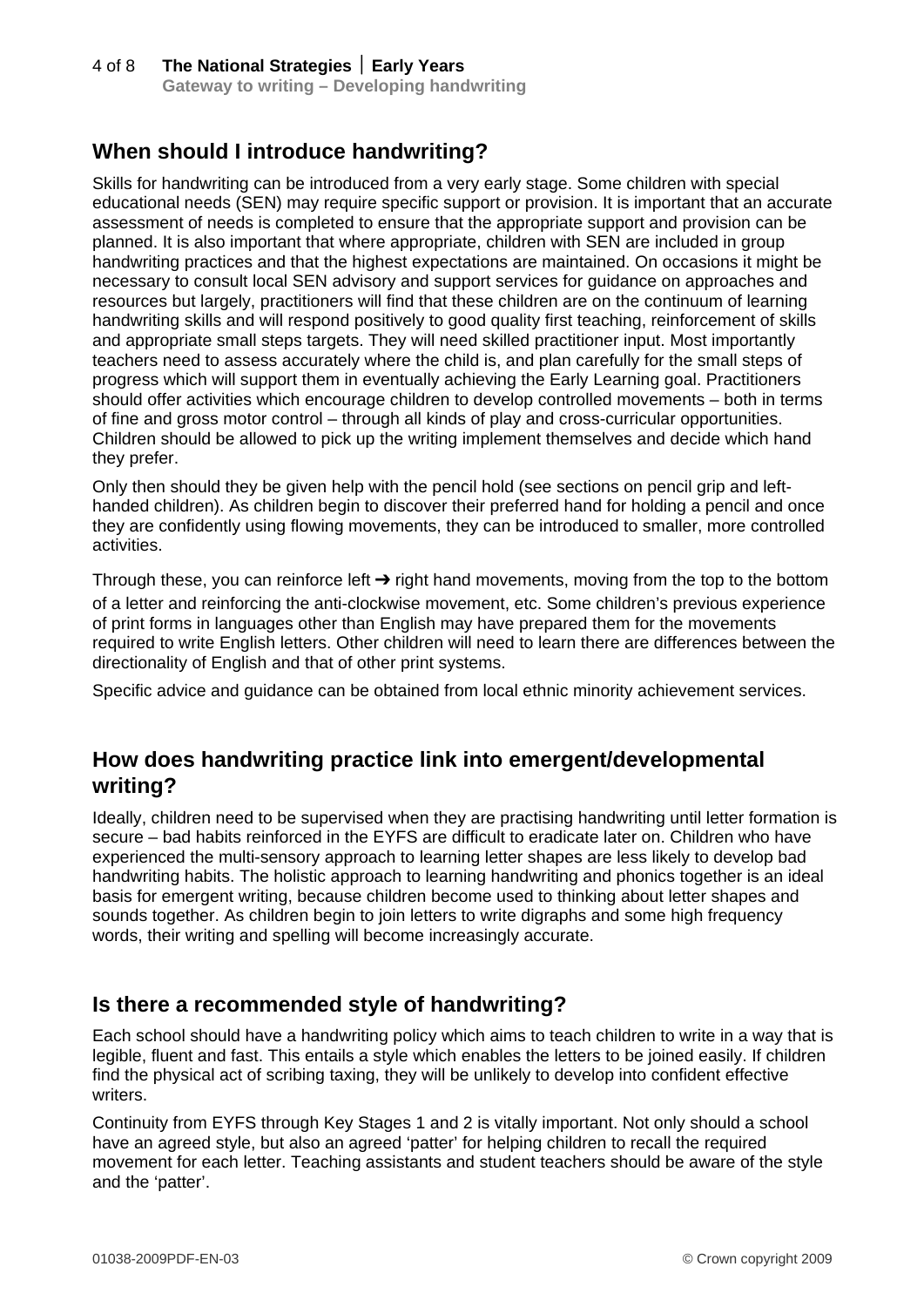## **Using 'shape families' to teach letter formation**

For simplicity, the letters of the alphabet can be sorted into four main movement groups. Some letters have different forms – b, k, y, v, and so these fall into two groups.

Some letters e.g. f, s, have some affinity with a group but could be taught separately.

The advantage of aligning letters with a key letter is to help children to remember the starting point and subsequent movement of the letter. This is particularly effective in discriminating b from d.

The four groups are:

- down and off in another direction, exemplified by the letter l (**long ladder**): letters i, j, l, t, u (v, w with rounded bases)
- down and retrace upwards, exemplified by the letter r (**one-armed robot**): letters b, h, k, m, n, p, r; (numbers 2, 3, 5 follow a clockwise direction)
- anti-clockwise round, exemplified by the letter c (**curly caterpillar**) letters: c, a, d, e, g, o, q, f, s; numbers: 0, 6, 8, 9
- $\bullet$  zigzag letters: letters: v, w, x, z; numbers: 1, 4, 7.

### **Preventing confusion between the letters 'b' and 'd'**

Introduce each letter of the alphabet in association with its key letter (l, c or r). The letter d is a 'curly caterpillar' letter: it starts exactly like a c, but then 'goes up to the top in a straight line and then down again'. The letter b is a 'one-armed robot' letter: it starts higher than the letter r, but when it touches the line it goes back again, over and round. In this way children learn letters as movement rather than as visual shapes, and so they have a mechanism for remembering letters that are visually confusing. In *Letters and Sounds*, the letter d is learned in Phase 2, Set 2 and the letter b in Phase 2, Set 5. If the letters are taught effectively, the motor memory of each letter will be paired with the phoneme and will not present a problem.

### **Why is good posture important?**

Developing a good posture is as important as developing a good pencil grip. Over the years children spend a great deal of time writing, and sitting in an awkward position can cause headaches, fatigue and pain in the shoulder, arm or hand. It can also slow down a child's writing.

Children will be able to sustain writing for longer if they become used to sitting comfortably.

- Ensure that they have a good pencil grip use commercial pencil grips only if other methods have failed.
- Check that tables are large enough for the children not to be jostling each other's arms.
- Check that the height of tables and chairs allows children to sit comfortably, with their feet flat on the floor. Their legs should be free and not come into contact with the underside of the desk top. They should be able to sit up at the table without having to lean over it or stretch to reach it.
- The lighting should be good, so that the children can see what they have written.
- Children should use their non-writing hand to steady the paper and bear some body-weight.
- The paper should be tilted slightly.
- Provide a slanting board for those who need it (a partially filled A4 file is a useful shape).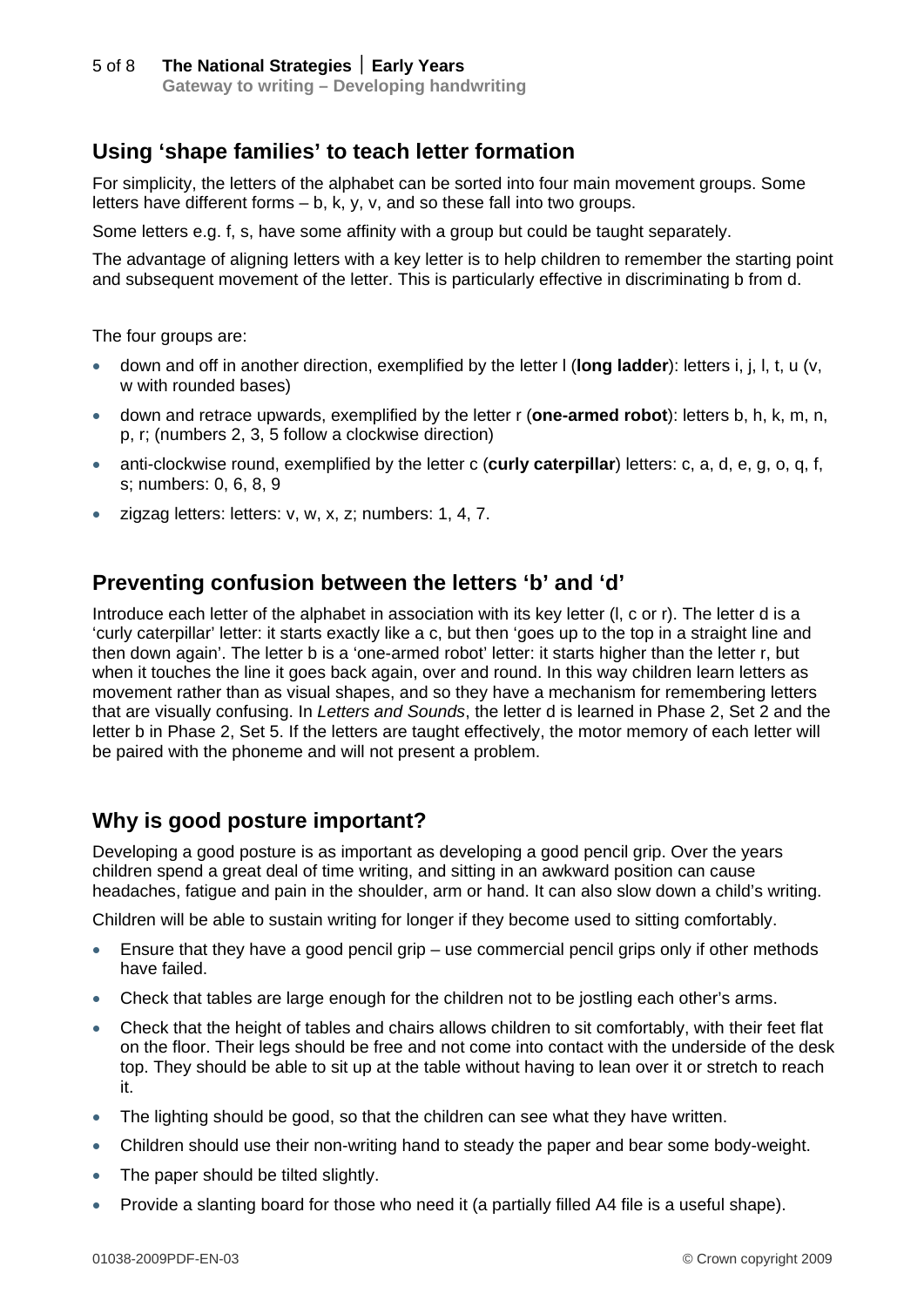## **Should I use formal worksheets to teach handwriting?**

Not to begin with. While children are experimenting with shapes and letter forms, fluency of movement is most important. Size and neatness do not matter at this stage. Children enjoy experimenting with making patterns in sand or salt, using finger paints, marker pens, etc. and incorporating these into drawings, etc. (*[Mark Making Matters: young children making meaning](http://nationalstrategies.standards.dcsf.gov.uk/node/132558)  [in all areas of learning and development](http://nationalstrategies.standards.dcsf.gov.uk/node/132558)* (DCSF ref 00767-2008BKT-EN) provides more guidance on the significance of practitioners' role in fostering and celebrating this early mark making.

Once children have had plenty of experience in drawing the letter shapes without constraints, they can then move on to using pencils and finer pens on smaller sheets of paper. For instance, you could cut out some green cabbage leaves for them to draw lots of caterpillars (letter c). The children could then cut a short slit up the stem, and with adult help, fold and staple a number of leaves together to form a cabbage. Similarly, they could draw apples lying under a tree (a) or oranges growing in a tree (o). To start with, the children could trace over 'the apples' and you may want to put a mark at the point where the 'letter' begins.

Then they can go on and do some more by themselves. This sort of handwriting 'worksheet' has motivational appeal and will help in the development of fine motor control.

## **Why is a good pencil grip important?**

If children are to develop a fluent and fast handwriting style, they must learn to hold a pencil with a grip that is relaxed but allows for efficient control of the pencil. If children grip a pencil too tightly, they won't develop a free-flowing movement and they will tire very quickly. Experts agree that children should be encouraged to hold the pencil between the thumb and forefinger with the pencil resting on the third finger. The thumb and forefinger should also be able to move slightly so that very fine movements required for writing are possible.

Commercial pencil grips, or triangular pencils, can be used to encourage this pencil hold but their use must be monitored as they can be misapplied. Care should be taken that children do not grip the pencil too tightly, as this produces tenseness in the arm and shoulder and also increases pressure on the paper.

## **Left-handed children**

At least ten per cent of the population is left-handed – a slightly higher proportion of these are males. There is no need for left-handed children to be disadvantaged when writing, if a few simple strategies are employed:

- Model letter formation, skywriting, etc. specifically for left-handed children, with your left hand.
- Make sure that left-handed children sit on the left of right-handed children, otherwise their writing arms will clash.
- Put a mark at the left side of the page to indicate where writing begins, as some left-handed children mirror-write from the right.
- Left-handed children usually need to have the paper slightly to the left of the centre of their body and should be encouraged to tilt their work clockwise so they can see what they have written.
- Experiment with seat height some left-handed children may need a higher seat to view their work clearly and to prevent the elbow locking into their side as they work across the paper.
- To avoid smudging their work: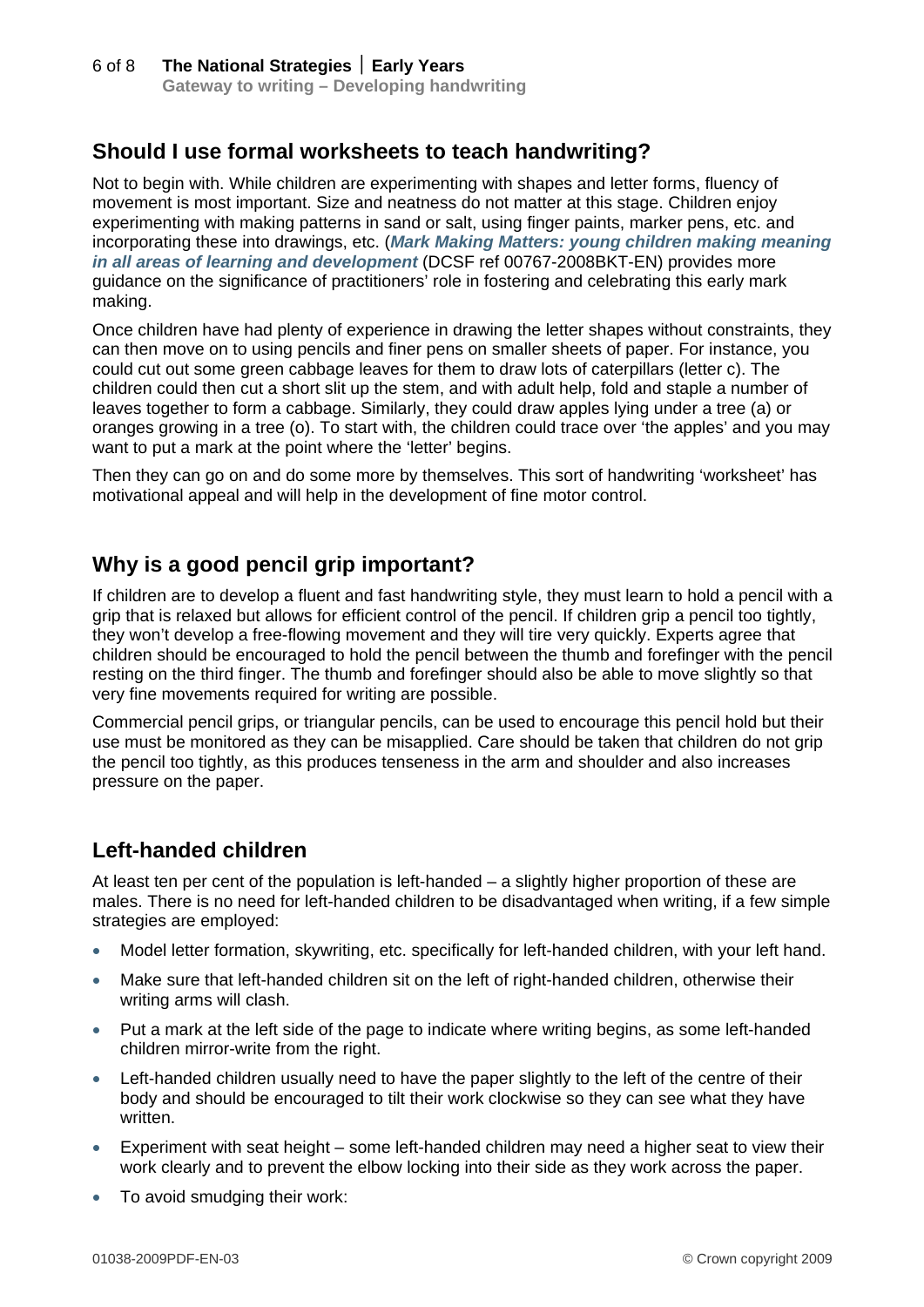- left-handed children should be encouraged to position their fingers about 1.5cm away from the end of their writing implement
- the pencil should sit in the 'V' between thumb and forefinger, sitting parallel to the thumb
- the wrist should be straight.
- Writing from left to right is more difficult for left-handed children. They should, therefore, be given more attention in the classroom to ensure that they do not learn bad habits of position, posture and pen hold which will hinder the development of a fast, fluent and legible hand.

#### **Ascenders and descenders**

Getting the movement of the letter right is one aspect of securing good handwriting. Establishing the relationship between the position of the letters is another. Lined paper (or the fine squared paper used on the continent) is essential. Show the children that the 'body' of the descenders (g, j, p, q, y), the part which sits on the line, is the same height as the x letter (a, c, e, i, m, n, o, r, s, u, v, w, x, z). In most styles, the letter t is shorter than the other ascenders b, d, h, l. The letter f is distinguished by the variety of ways in which it is written.

### **When should I introduce joined up writing?**

As soon as possible once children are secure in the movements of each letter.

Words such as: at, am, it, in, up make good starting points. Some rimes work well: pin, win, tin, bin, din, etc. Rimes containing the vowels a and o are harder to join into from the base because the pencil has to travel up and round to the starting point of the letter, e.g. cat, dog, and should be avoided at the beginning. If you introduce each digraph as one joined unit, that reinforces phonics and handwriting, using multi-sensory channels to reinforce both. As soon as possible, you can start encouraging the use of joined up writing for practising some of the high frequency words too, to help to reinforce the fact that these words need to be remembered as wholes, e.g. the, little, was.

Most letters join with diagonal lines, e.g. man. When children start joining into n and m, there is a tendency to go into the base of the letter rather than using a diagonal join to the top of the letter. Draw children's attention to the letters which join from the top: o, v, w. The actual shape of the letter e depends upon whether the preceding letter finishes at the top of the x height or the bottom. For instance, when e follows d, it will simply be a loop; when it follows f, it is more likely to have the traditional e shape. Joining all letters has been shown to inhibit fluency. Many styles do not join after letters that finish to the left (s, b, j, g, y).

### **Handwriting policies**

A handwriting policy should include information about:

- what the school's specific aims and objectives for handwriting are
- how the curricula for the EYFS and National Curriculum are to be covered with direct reference to Strand 12 'Presentation' of the Primary Framework for Literacy
- how handwriting will be assessed with reference to APP (Handwriting and Presentation)
- how letters are to be formed and the agreed 'patter' to accompany the movement (ideally there should be a sheet showing both individual letter formation and which letters are joined and how)